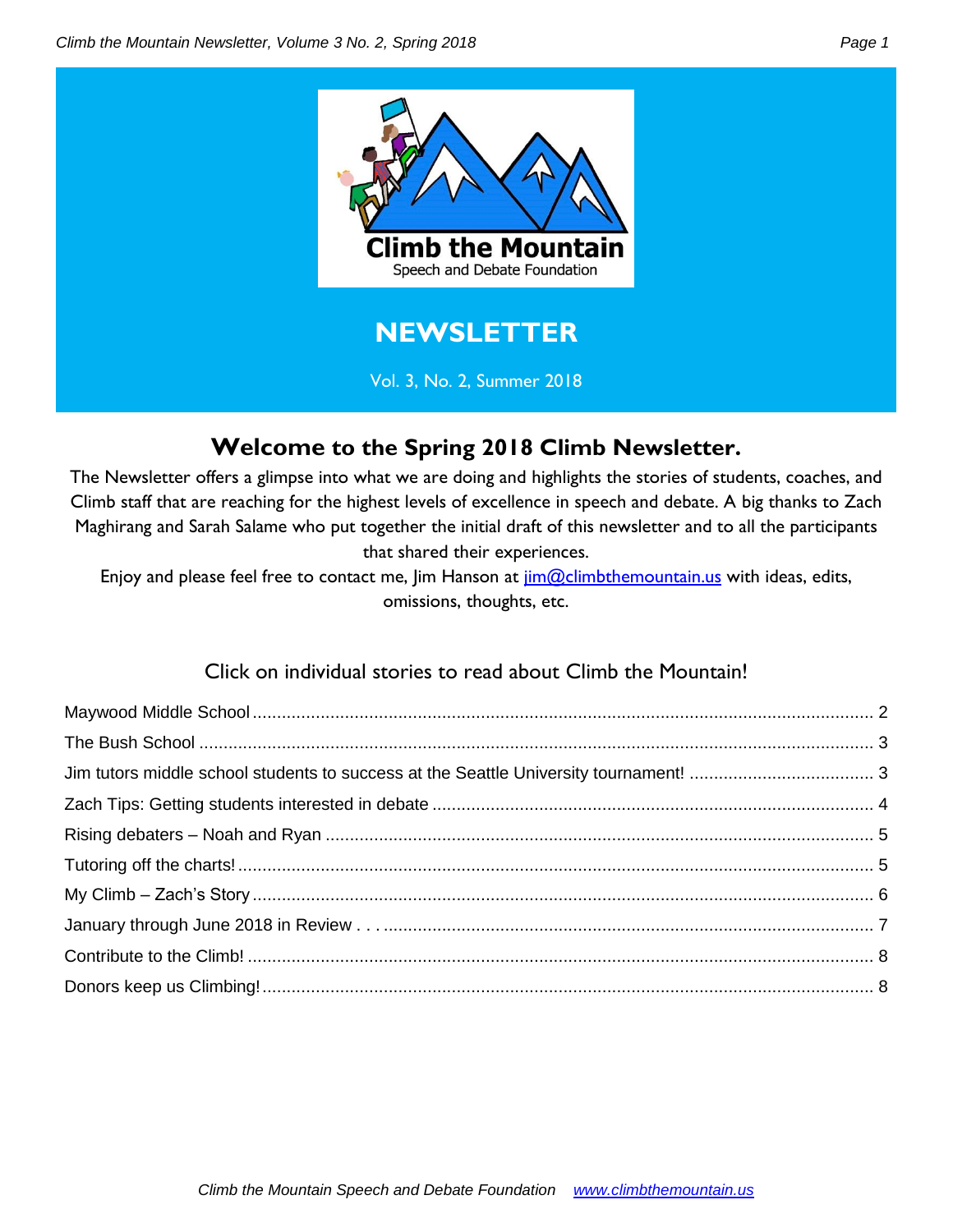## <span id="page-1-0"></span>**Maywood Middle School**

Climb the Mountain traveled to Maywood Middle School in April to hold a clinic for a group of students that regularly meet in an after-school speech and debate club.



Jenna Silvestri (president of Maywood Speech and Debate) and Anjali Dixit (vice president) contacted Climb in order to jumpstart their program and prepare for the 2018-2019 debate season. Initially, there were six students interested in attending the single-day clinic. On the day of the clinic, almost 30 students arrived to learn the basics of debate and hone their skills!

At this clinic, students were taught Public Forum debate – the topic being for or against an increase in the quota of H-1B visas. At the start, students were given a brief overview and small file of evidence to assist with their understanding of the topic. Heading into the topic overview, Jim and Zach quickly realized that most of the students had never heard of H-1B visas before, adding a hurdle to get over in order to start debates.

Both Jim and Zach were impressed by how quickly the students picked up the basics of the topic, preparing pro and con cases that were supplemented by research they had gathered on their own! By the end of the day, all students had competed in a single debate round, providing high quality arguments for and against H-1B visas.

For Zach, it was especially rewarding to see the individual process of student learning as they worked to understand the nuances of the topic. While checking in on student progress he found one student frustrated, staring idly at a blank screen. This student was having trouble understanding the complicated wording of the resolution. After breaking down the resolution into smaller parts, the student was able to get past the confusing language and come up with an argument for more H1-B visas, asserting that it would create a more competitive engineering force in the United States.

*Interested in having Climb host a clinic at your school? Contact us for more information!* 

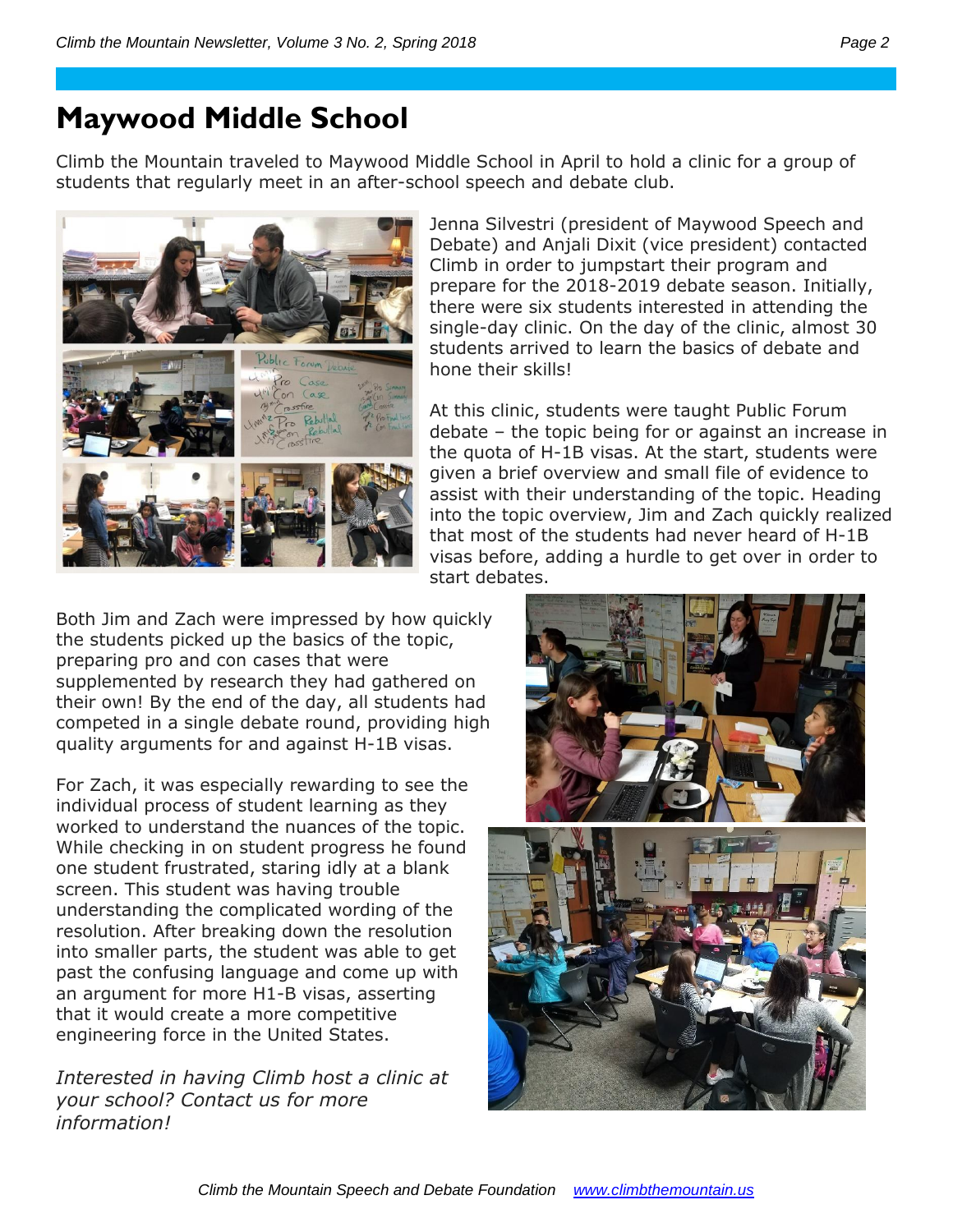## <span id="page-2-0"></span>**The Bush School**

In January, Jim, accompanied by Tate Adams, traveled to The Bush School to help an excited group of debaters learn the basics of competitive debate – hoping to build their team. Tate was especially inspired by the students' motivation, and had the following to say about the group:

> It was really cool to see the kids take the initiative on starting a competitive debate team. Fortunate as they are to have the resources and institutional support to get their program off the ground, those kids were obviously working with tenacity towards having their vision realized. The students were kind hosts and attentive, it really felt like they were there of their own volition, with motivation to learn and grow."

The Bush School already has a strong middle school debate program and we hope they will add a full fledged high school program. Following their clinic with Climb, the team is ready to compete and they are eager for the opportunity to compete against students across the state.







# <span id="page-2-1"></span>**Jim tutors middle school students to success at the Seattle University tournament!**

Jim was really excited to see three students he has worked with for over two years at the Seattle University's middle school debate tournament (a tournament Jim now hosts as the new Seattle University Director of Forensics). Jim noted:

Katelyn, Jean, and Sue have been a joy to teach. They've improved a great deal and they are solid speakers. At the same time, BC Academy also participated at the tournament and Climb the Mountain and I have had a long time working relationship with David Jung's BC Academy debate program.

I was very excited to see that after the 4 rounds of competition—Katelyn, Jean and Sue were undefeated! And advancing to finals, Jean and Sue hit YingYing—a BC Academy debater who I've coached as well. Ultimately, YingYing and her partner defeated Jean and Sue. The winner of that round did not matter to me. It was just really, really nice to see these two teams make it to finals showcasing their hard work and talents!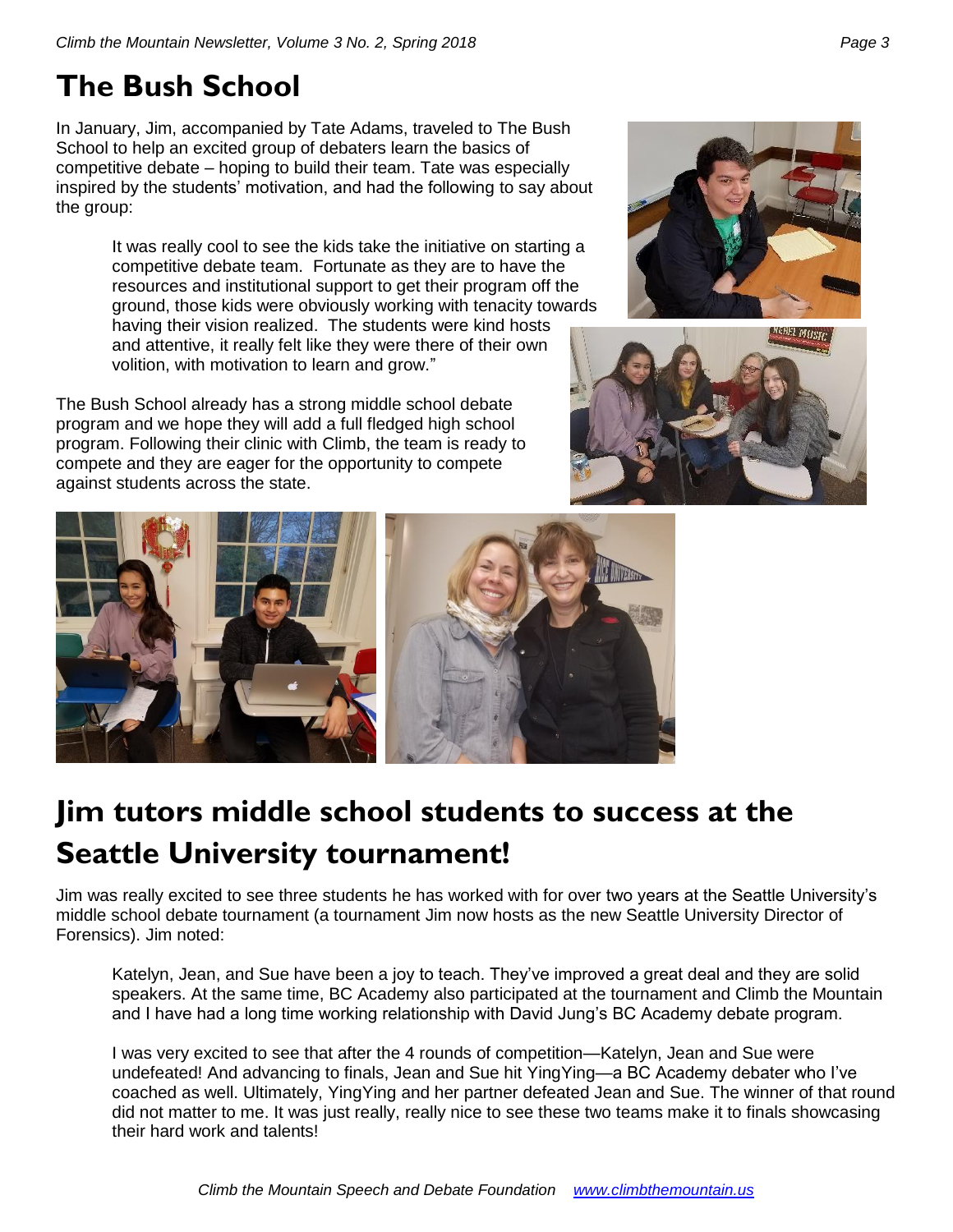# <span id="page-3-0"></span>**Zach Tips: Getting students interested in debate**

Participating in speech and debate can bring countless improvements in students' lives ranging from success with their individual studies to providing opportunities to make lifelong friends. While most of us reading this know this is true, many teams are facing issues getting students to stick with the activity after the first few meetings of the school year. Creating high student retention is a difficult task because speech and debate at the highest levels can be extremely demanding – some students spend over 20 hours a week researching, preparing, and practicing to be in top shape for their upcoming competitions.

If I were new to speech and debate and talked with experienced debaters about the activity I would be intimidated to commit to joining the team because it's presented as an activity that consumes all of your free time and becomes your life. For some students this may be a reality – but only because they've decided to commit their free time to improving their skills in speech and debate and attempt to compete at the highest level. For others, it



is perfectly acceptable to participate with minimal hours, and I think this is something that is rarely emphasized to beginning debate students. With this in mind, here are four ideas to help increase student participation and retention on your debate team:

#### **1. When students first arrive, get them talking!**

If speech and debate is an extracurricular activity at your school, students will be coming to meetings after an entire school day – usually requiring a lot of focus and listening. They will be tired, and the idea of sitting and listening to someone tell them about debate for another hour or more does not sound very interesting or exciting. Instead, ask for volunteers to participate in a mini-debate at the start. Use preconceptions of debate to your advantage – this will get them engaged at the start. You have to have a team before you can start coaching!

#### **2. Keep meetings interesting – avoid creating a "School, Part 2"**

- Building on the previous point, it's important that labs do not become a "School Part 2." Be creative with your teaching, using a mix of lectures and activities so students have opportunities to relax. While there may be a lot of information to teach them, you don't want potential team members zoning out or goofing off because they are bored – especially considering they just finished six hours of learning! Having whole days where students can relax via fun team-building activities can help you avoid creating another school-like environment at meetings.
- **3. After the first competition, be a source of encouragement! Have students reflect and work with them to set realistic goals for their future success**
	- Following the first tournament, you will likely find yourself with a mix of students that are extremely motivated or discouraged – usually, but not always, dependent on their results. I found it useful to take time after their first competition to reflect: What did they think about their first competition? Moments they were proud of? Moments they weren't as proud of but would go about differently?
	- After the reflection, have the students set goals for their next competition this gives them something to work toward in a future competition, and the act of writing out their goals may help push them to continue in the activity.

#### **4. Be upfront and honest about the work load based on student goals**

As important as it is to keep the team fun, with speech and debate being an academic activity there is naturally an amount of effort and work required by students to meet their goals and to be prepared to compete casually. Decide how you want the team to function then go from there – which students are responsible for what? If the students have high aspirations, tell them the amount of effort necessary to get to that point and help them on the way. It is great for students to set high goals, but if you embellish the work load to get there, you'll find your students will burnout much quicker, because they did not expect the workload requirement.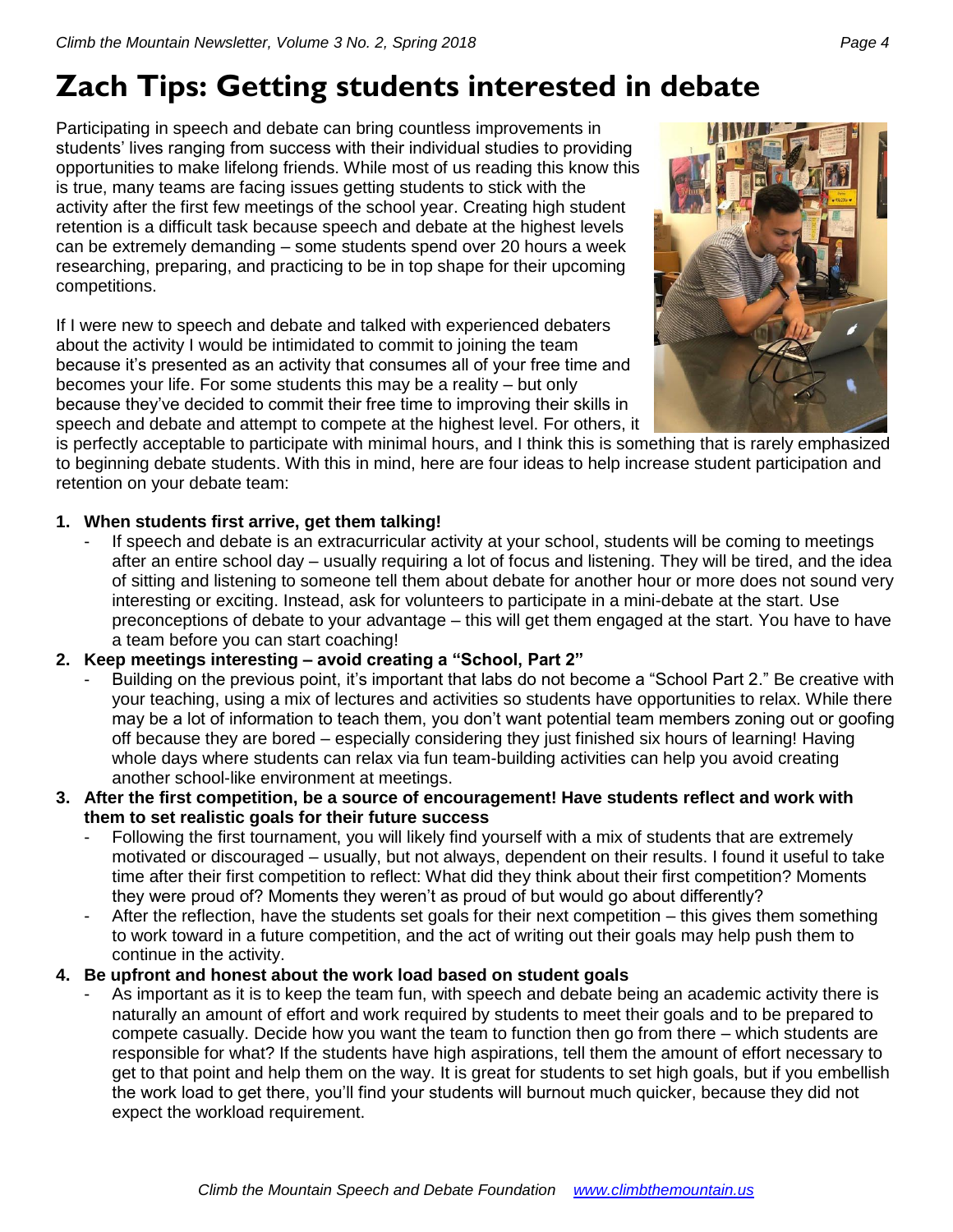# <span id="page-4-0"></span>**Rising debaters – Noah and Ryan**

For once a week during May and June, Zach traveled to Mercer Island to help two new debaters – Noah and Ryan – enter the world of speech and debate. The two brothers began their tutoring after their mother, Julie, reached out to Climb the Mountain expressing interest in the tangible benefits the activity offers, particularly in the areas of critical thinking and public speaking.

Both Noah and Ryan improved greatly in their abilities to construct and present persuasive arguments. Although Zach's schedule prevented a continuation of their sessions, he was impressed by the rapid growth of both debaters over the short period of time.

Zach enjoys tutoring students new to debate because he has the opportunity to experience the activity from a unique and fresh perspective. He remembers his pleasant surprise as they started the lesson.

At the start of our session, I asked the two to run through a mini-debate on whether cats or dogs are better. Among the humorous quips that only two siblings could offer, it was refreshing to see the enthusiasm that both brought to the debate, creating a fun learning environment that was encouraging to teach in. I was particularly impressed because both were surprised when their speaking time ended, wanting more time for more arguments!

Noah and Ryan debated other impromptu topics, making great progress in their debate abilities along the way. They watched and analyzed an entire Lincoln-Douglas debate, and reflected on the tactics debaters used to create advantages for themselves. Their next step is incorporating what they saw into their own speeches.

The two learned the process of preparing cases for Lincoln-Douglas debate competition. They are encountering a vast amount of new information while conducting their research, while simultaneously learning how to organize said information into persuasive arguments.

# <span id="page-4-1"></span>**Tutoring off the charts!**

Zach's work with Noah and Ryan is just one of many, many tutoring opportunities Climb the Mountain has provided. Jim was so overwhelmed with tutoring requests this fall, he put out a call to high school coaches throughout Puget Sound to help! It is another sign that people are turning to Climb the Mountain for help they need for building up speech and debate skills.



Just some of the Climb Staff 2018!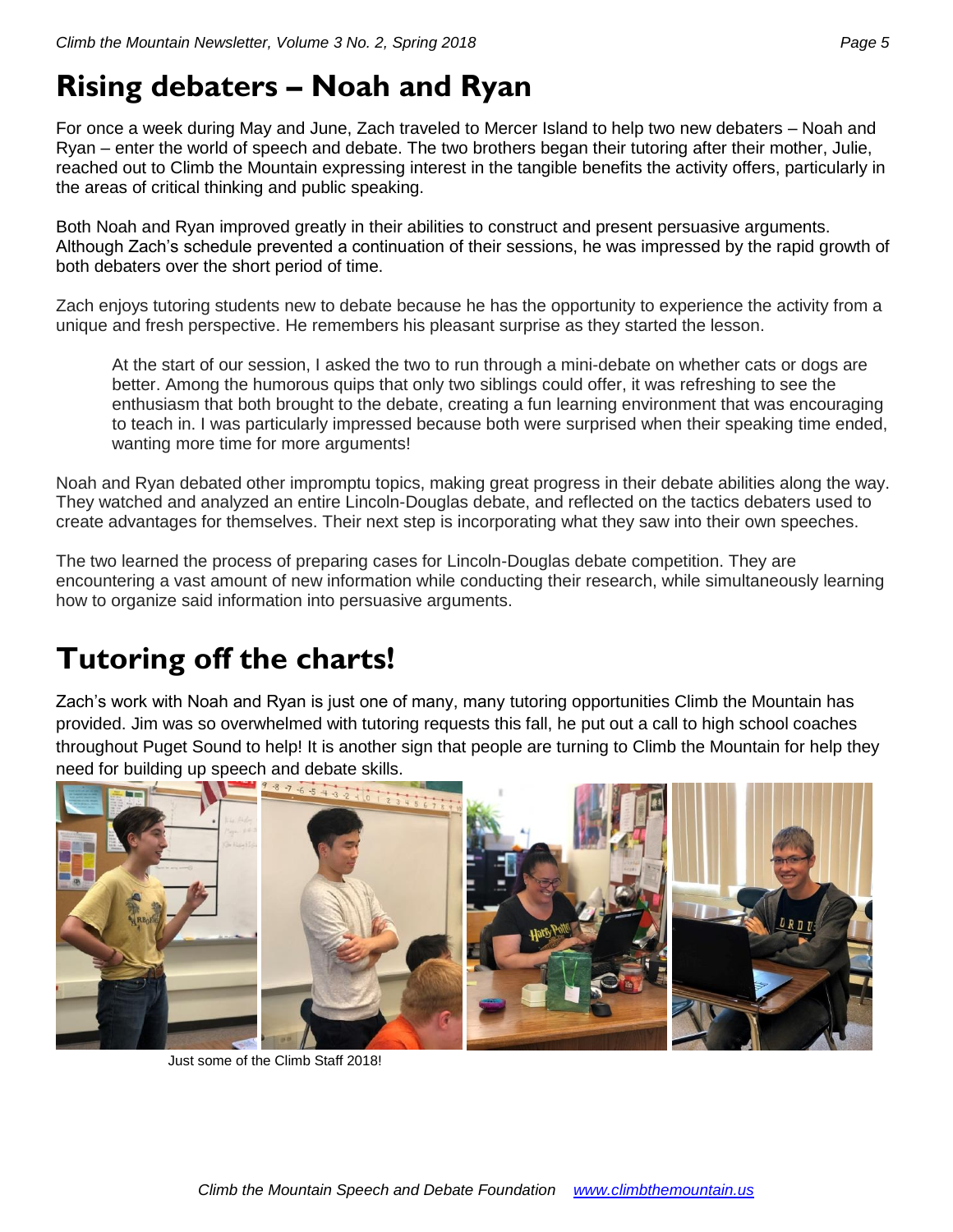# <span id="page-5-0"></span>**My Climb – Zach's Story**

I had heard of Dr. Jim Hanson while competing at my first national tournament (in the novice division) hosted by Whitman College in 2010 – however, the first conversation that I remember with Jim was at the Whitman National Debate Institute two summers later, asking for his approval to perform a debate-inspired song at the camp tournament awards with two of my friends as "The 3NR." While reluctant at first, he finally agreed (after making sure our lyrics were okayed) creating one of the most memorable debate camp experiences for my friends and me.

Fast forward to the end of summer 2017, following my graduation from the University of Washington. I was working as a lab leader and administrative assistant for Climb the Mountain's summer institute at PLU, when Jim informed the staff at the camp of opportunities to join Climb outside of working at the camps. At that time, I was pursuing my teaching certificate, and was waiting for fall to take prerequisite classes to apply for UW's teaching program. After learning more about the available positions, I became interested in an outreach role. Before teaching, I had considered it as a career pathway – so I applied. Seeing as I'm writing this article, Jim hired me! Since officially starting at the end of August 2017 and working into October 2018, this role has grown into an important position for Climb the Mountain as well as providing me with a plethora of opportunities to develop my professional skills and work toward my future career goals.



**The only picture Zach could find of himself at the WNDI 2012. At left is Andre Earls who worked at the first Climb the Mountain camp.**



I recall thinking that I would be limited in my work to solely outreach efforts. Jim and I met at a small café in the "U District" (near the University of Washington) to hash out my responsibilities and spend time getting work done. I am grateful for Jim's flexibility in giving me more responsibilities. He guided me as I completed a variety of tasks including mailers, calling schools, and organizing contact databases to name a few. For example, I will always remember the time Jim showed me how to hide rows and columns in an excel spreadsheet and the value in doing so. I was attempting to reorganize data into a new sheet, but struggling because I had to continuously scroll to reach the data I needed. What I appreciate about working for Jim the most is the positivity that he brings to every situation. While this situation was pretty embarrassing for me, Jim turned it into a lighthearted teaching moment, and continues to do so as I go about completing tasks for Climb the Mountain. Considering the growth I've achieved thus far, I am excited for more personal and

professional development even though I am moving on to new opportunities now that I have graduated.

#### Jim noted:

Zach and I go back quite a few years and I cannot say enough good things about him. He has been there pretty much every step of the way as Climb has grown from its start in 2014 to a full set of programs today. Zach is an excellent teacher who shows real care for students. He also is really easy to work with. I'm sad he is moving on (to pursue his career goals!) but I'm very, very appreciative of everything he did for me and for Climb the Mountain. Zach, from the heart, thank you so much. Keep in touch and I wish you the very best! Plus, yes, you can still do online judging! : )

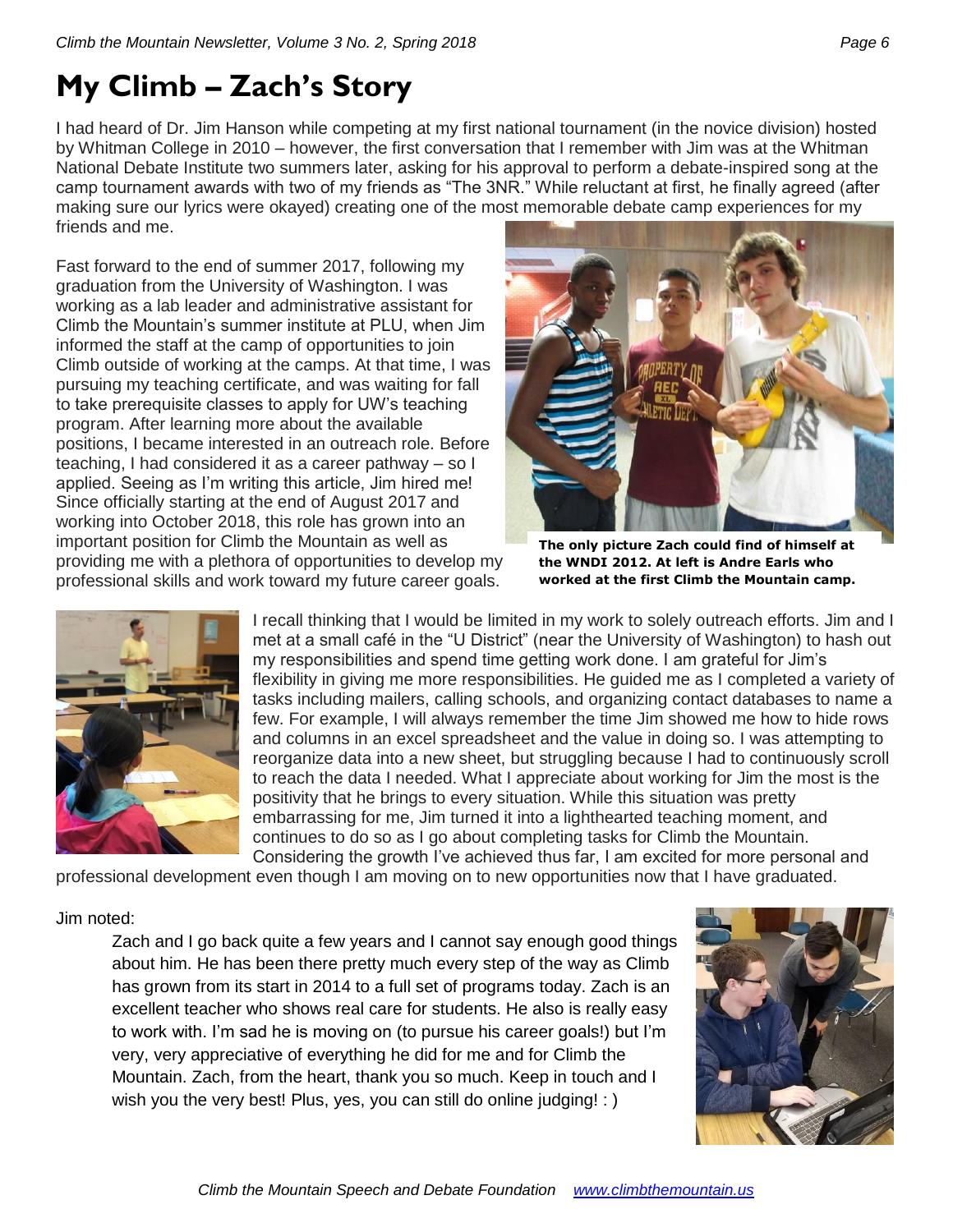## <span id="page-6-0"></span>**January through June 2018 in Review . . .**



Climb highlights from the first half of the year!

- 1. Worked with BC Academy providing instruction in public forum debate leading to 7 of 7 teams winning awards at Stanford University.
- 2. Held a clinic for the Bush School in Seattle providing practice debates with feedback.
- 3. Tutored two high school students in Bellevue.
- 4. Tutored three middle school students in Bellevue who went on to an undefeated preliminary record at a Seattle University middle school tournament.
- 5. Held three online tournaments for college students including our biggest one yet.
- 6. Provided feedback and insight for future development of the online debating platform.
- 7. Held two clinics for Maywood middle school providing instruction in debate.
- 8. Judged finals at the NCFA WA state championship in Lincoln-Douglas debate.
- 9. Established plans for the Summer 2018 Climb Camps (which were a big success—details in our next newsletter).
- 10. Met with Elementary students at Microsoft laying the foundation for speech and debate training for  $3<sup>rd</sup>$ graders.
- 11. Did updates to the Climb web pages.
- 12. Referred multiple students to Climb tutors.
- 13. Laid out plans to begin afterschool speech and debate programs for middle schoolers.
- 14. Transitioned accounting completely to Jared Phillips, our Chief Executive Officer.
- 15. Met with Puget Sound middle school coaches to begin hosting tournaments at Seattle University.
- 16. Tutored students on Mercer Island.
- 17. Answered dozens of emails asking questions about speech and debate.
- 18. Assisted coaches in finding judges for tournaments.
- 19. Continued outreach to schools to begin programs.
- 20. Updated the national speech and debate contact list.

### **In our next Newsletter for the 2018-19 year, we will tell you about our latest support for speech and debate.**

### **To get the latest news, be sure to check our Facebook page: <https://www.facebook.com/groups/258436737697090/>**

#### **We are climbing with your help and support!**